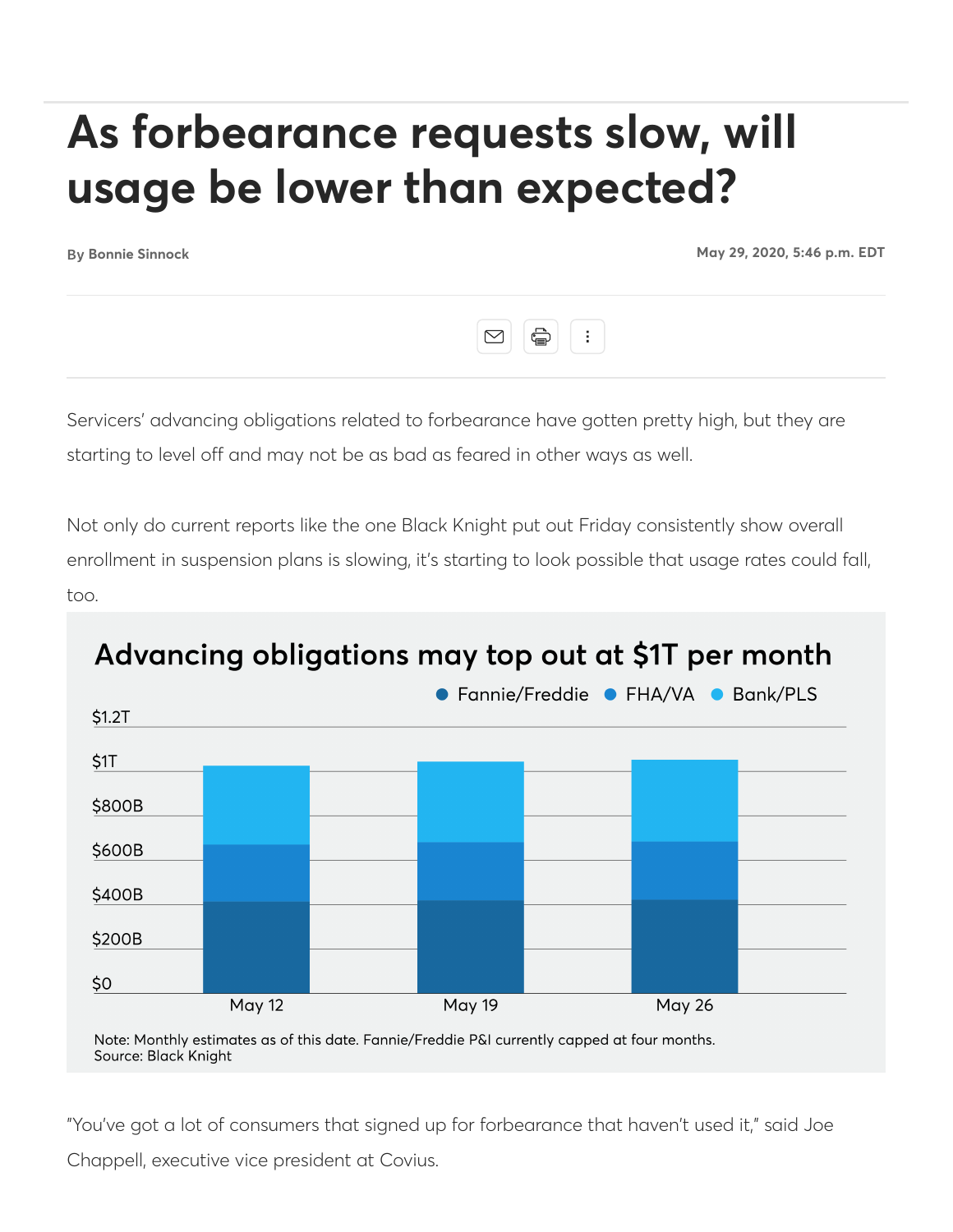

A lot of initial requests for the coronavirus-related payment suspensions available without documentation may have been a form of "strategic forbearance" motivated more by opportunity than current need, he noted.

More than 70% of homeowners approved for forbearance aid said they could have made their payments but wanted to be able to take a breather from them, according to the results of a LendingTree survey released last week. Five percent couldn't pay their mortgage bills, while the rest would have had to skip paying other essential bills to remain current on their mortgage.

Many people may continue to engage in forbearance for strategic or need-based reasons. But for others, recent clarifications around how payment suspensions affect financing in the influential government-sponsored enterprise market could impact whether they want to use forbearance or not.

## **CORONAVIRUS IMPACT: ADDITIONAL COVERAGE**

- **1 Remote home appraisal software options proliferate amid coronavirus**
- **2 Ryan Bullock**
- **3 Wells Fargo struggling to stay under asset cap amid pandemic, CEO says**